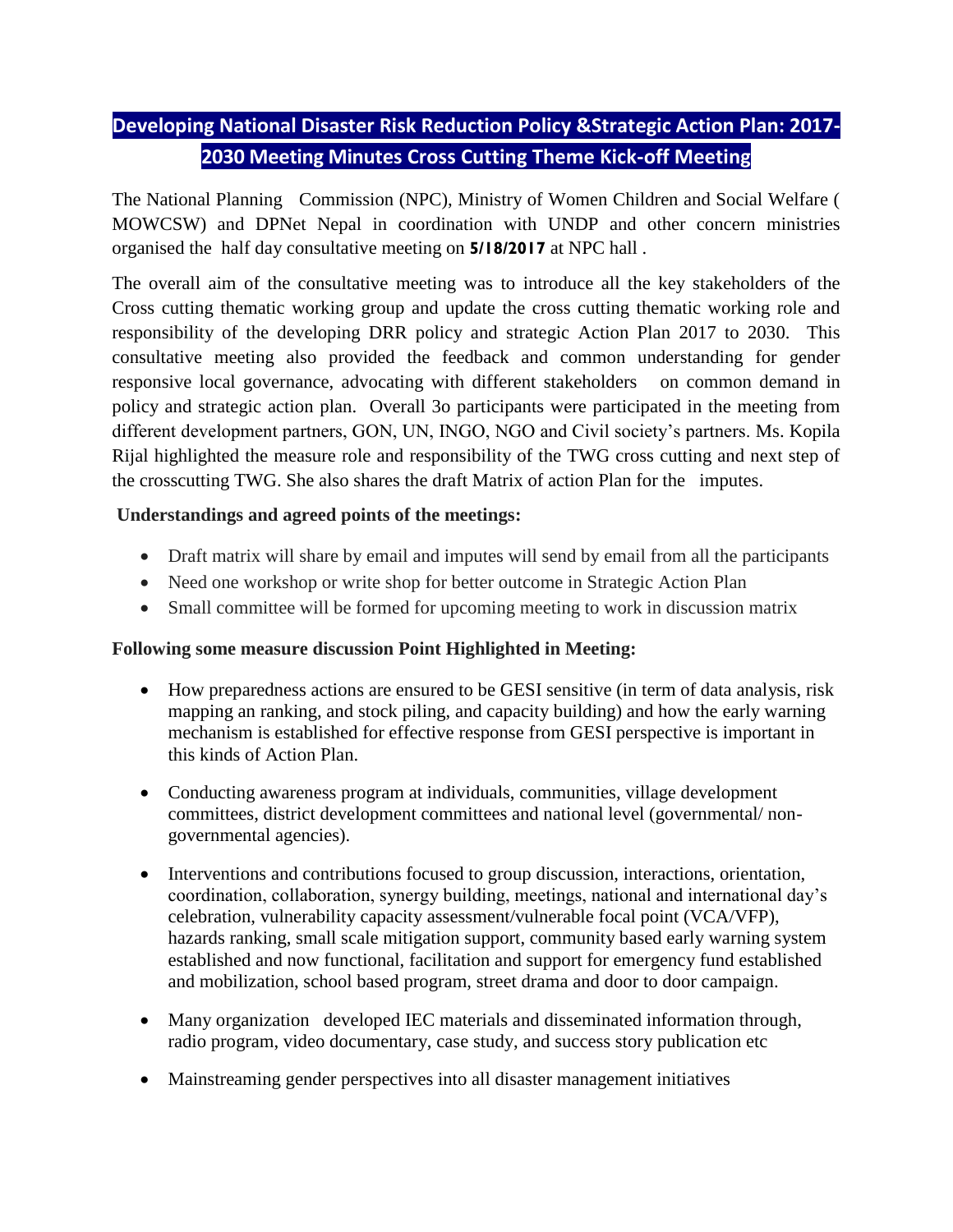- Building capacity in women's groups and community-based organizations
- Ensuring gender mainstreaming into communications, training and education;
- Ensuring opportunities for women in science and technology
- Ensuring gender mainstreaming into programme implementation, monitoring and evaluation.
- Access to and adequate provision of humanitarian goods and services
- Addressing gender-specific roles in humanitarian action
- Including women in planning, design and implementation of food distribution
- Safety in accessing sanitation facilities in camps and collective shelters
- Adequate shelter addressing the specific needs
- Special attention to health needs of women
- Equal access to education
- The links between disaster risk reduction and governance
- Positions disaster risk reduction into development through 'mainstreaming' and climate change adaptation
- Introduces framework and practical guidance to mainstream disaster risk reduction and climate change adaptation;
- Multi stakeholder approach in disaster risk reduction.
- GBV framework in DRR
- Common Understanding Framework adopted by all members
- Supports advocacy and knowledge management for disaster risk reduction
- Common approach to supports the implementation of disaster risk reduction activities
- Major policy issue ( Shelter Policy, Referral mechanism, GBV act and other act relations, Implementation of the National Plan of Actions)
- Role of Other agencies (NRA, Associations, UN, INGO, a Common Understanding Framework
- Civil society is often not engaged
- Advocacy and political dialogue
- Development programming and financing strategies
- Civil society participation
- Administrative Arrangements
- Resources and Funding
- Capacity development for local authorities
- Partnerships
- Local governance for risk reduction
- Social Auditing